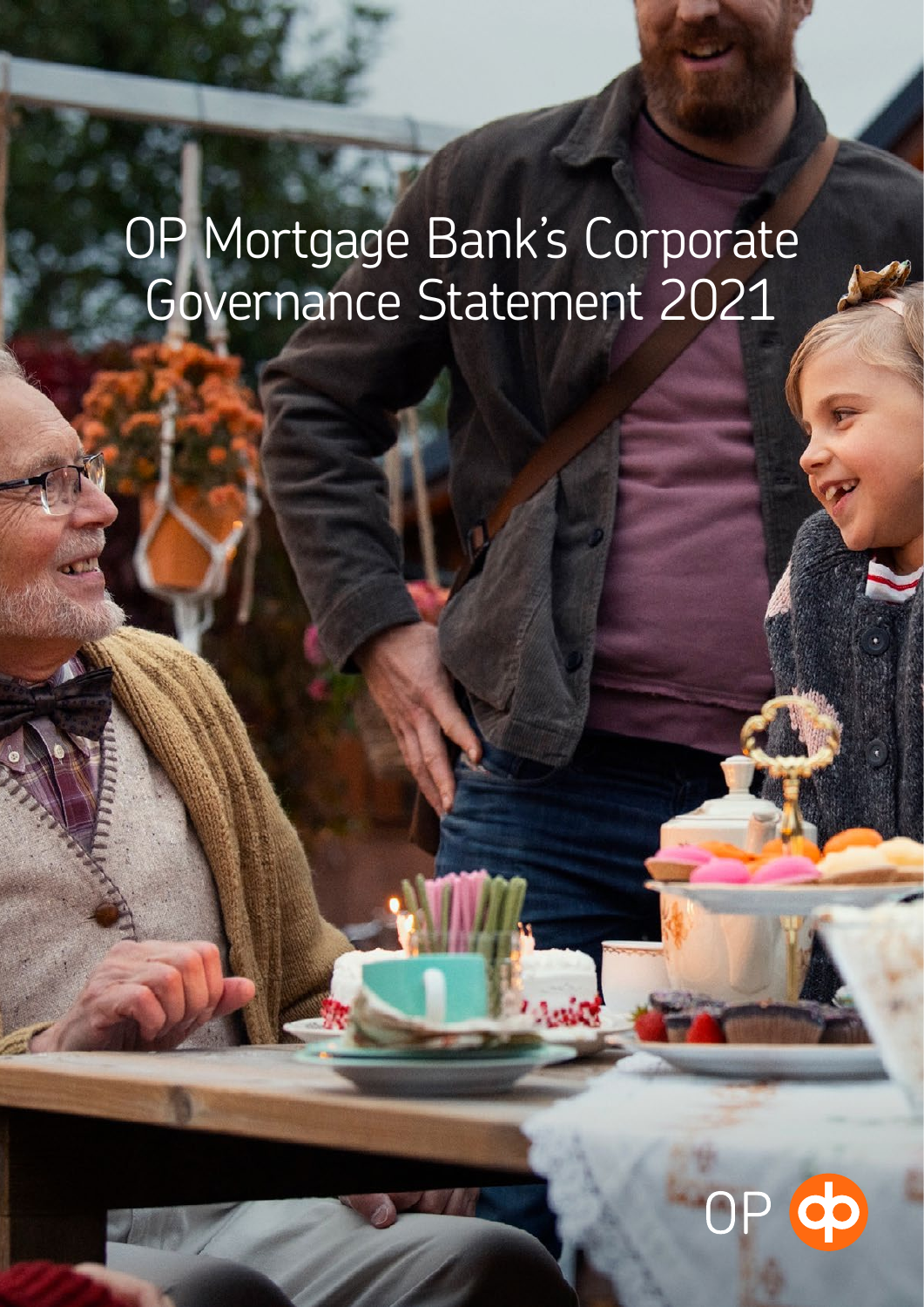

# OP Mortgage Bank's Corporate Governance Statement 2021

# Contents

| 1  |      |                                                                                               |  |  |  |
|----|------|-----------------------------------------------------------------------------------------------|--|--|--|
|    | 1.1  |                                                                                               |  |  |  |
|    | 1.2  | Compliance with the Finnish Corporate Governance Code, and deviations from recommendations  2 |  |  |  |
| 2  |      |                                                                                               |  |  |  |
| 3  |      |                                                                                               |  |  |  |
| 4  |      |                                                                                               |  |  |  |
| 5  |      |                                                                                               |  |  |  |
| 6  |      |                                                                                               |  |  |  |
|    | 6.1  |                                                                                               |  |  |  |
|    | 6.2  |                                                                                               |  |  |  |
| 7  |      |                                                                                               |  |  |  |
| 8  |      |                                                                                               |  |  |  |
|    | 8.1  |                                                                                               |  |  |  |
|    | 8.2  |                                                                                               |  |  |  |
|    | 8.3  |                                                                                               |  |  |  |
|    | 8.4  |                                                                                               |  |  |  |
|    | 8.5  |                                                                                               |  |  |  |
|    |      | 8.5.1                                                                                         |  |  |  |
|    |      | 8.5.2                                                                                         |  |  |  |
|    |      | 8.5.3                                                                                         |  |  |  |
| 9  |      |                                                                                               |  |  |  |
| 10 |      |                                                                                               |  |  |  |
|    | 10.1 |                                                                                               |  |  |  |
|    |      |                                                                                               |  |  |  |
|    | 10.3 | Principles governing remuneration paid to the Managing Director and other management 14       |  |  |  |
|    |      |                                                                                               |  |  |  |
|    |      |                                                                                               |  |  |  |
|    |      |                                                                                               |  |  |  |
| 11 |      |                                                                                               |  |  |  |
| 12 |      |                                                                                               |  |  |  |
| 13 |      |                                                                                               |  |  |  |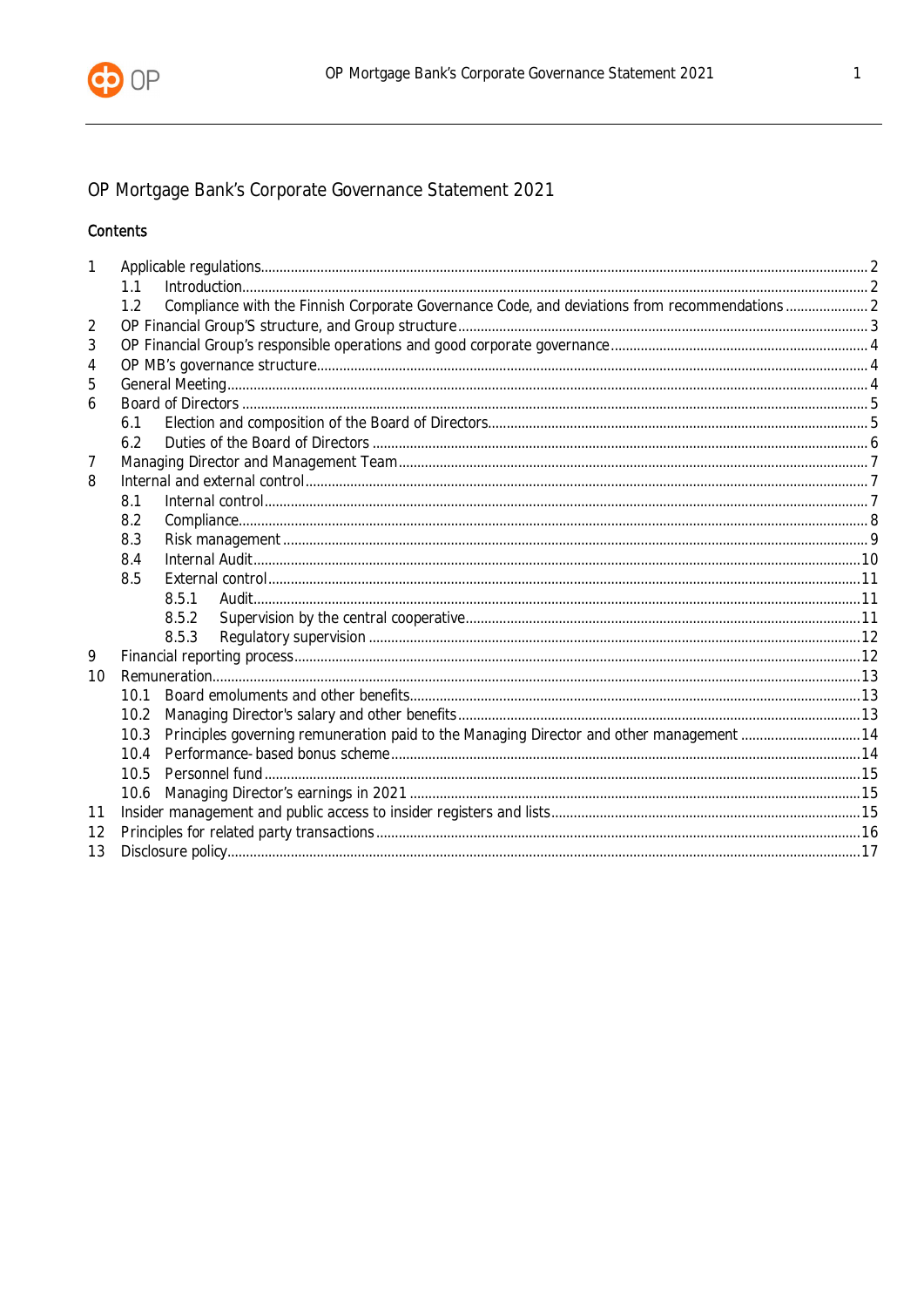

#### <span id="page-2-0"></span>1 APPLICABLE REGULATIONS

<span id="page-2-1"></span>1.1 Introduction

OP Mortgage Bank's (hereinafter also OP MB) corporate governance is comprehensive and proportionate with respect to the nature, scope and diversity of its operations to ensure the efficient management of the credit institution in accordance with prudential business principles, and so that the Board of Directors can effectively supervise its management.

This OP Mortgage Bank's Corporate Governance Statement 2021 has been prepared in accordance with the Act on Credit Institutions, the Securities Markets Act, the requirements of the EU's supervisory authorities (EBA, ESMA, EIOPA) and the Finnish Corporate Governance Code (2020) where applicable. Section 1.2 provides more detailed information on compliance with the Finnish Corporate Governance Code at OP MB. Furthermore, this Statement provides a report on company remuneration in 2021 based on the Credit Institutions Act and, where applicable, the Corporate Governance Code.

The Board of Directors discussed this Corporate Governance Statement at its meeting on 2 February 2022. KPMG Oy Ab, the company's auditor, has verified that the Statement has been issued and that the description it contains covering the main features of internal control and risk management systems related to the financial reporting process is consistent with the financial statements. This Statement has been issued separately from the Report by the Board of Directors.

This Statement together with the Financial Statements, Report by the Board of Directors and Auditor's Report are available at www.op.fi > OP Financial Group > To the media > Publications > [OP Mortgage Bank's financial reports](https://www.op.fi/web/raportit/op-mortgage-bank-publications).

Updated information on key governance areas covered by this Statement is available on OP Financial Group's debt investors website at www.op.fi > OP Financial Group > [Debt](https://www.op.fi/op-financial-group/debt-investors) [investors](https://www.op.fi/op-financial-group/debt-investors).

In its operations, OP MB complies with Finnish legislation. In addition to the Finnish Limited Liability Companies Act, OP MB complies with regulations governing securities issuers, the Act on Mortgage Credit Banks, regulations concerning financial services companies, its Articles of Association and the guidelines issued by OP Cooperative. In its international operations, OP MB also complies with local laws when applicable.

The Finnish Corporate Governance Code 2020 for listed companies, issued by the Securities Market Association, is available on the Association's website at [www.cgfinland.fi.](http://www.cgfinland.fi/)

<span id="page-2-2"></span>1.2 Compliance with the Finnish Corporate Governance Code, and deviations from recommendations

In 2021, OP MB complied with the Finnish Corporate Governance Code (2020) for Finnish listed companies on a voluntary basis insofar as the Code applies to a wholly-owned subsidiary and credit institution that belongs to a financial services group. A key rationale for deviating from the Code is the ownership structure of OP MB.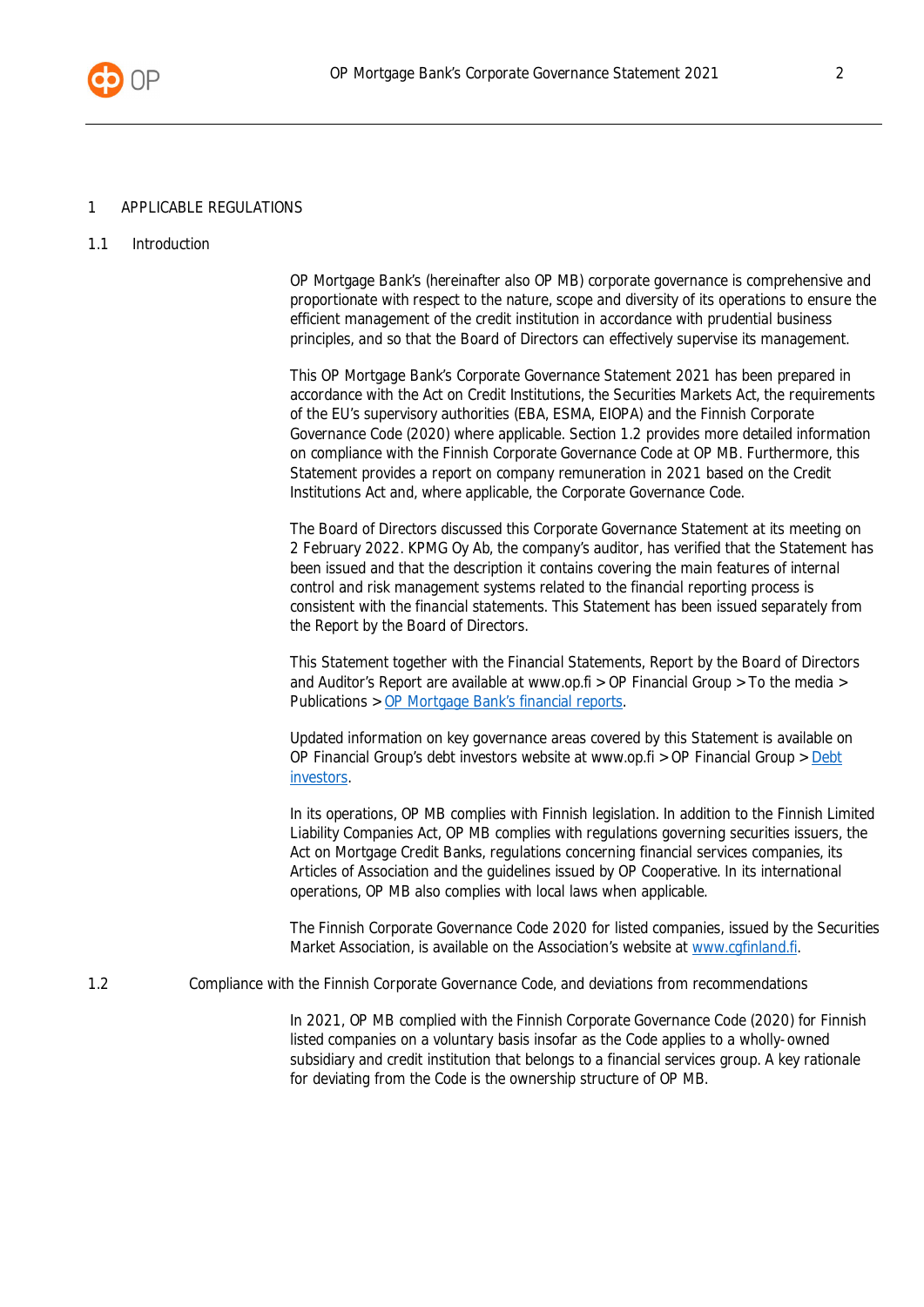

#### Deviations from the recommendations of the Finnish Corporate Governance Code, and rationale for such deviations

| Recommen<br>dation             | <b>Deviations</b>                                                                                                                                                                                                                                                               | Rationale                                                                                                                                                                                                                                                                                                                                                                          |
|--------------------------------|---------------------------------------------------------------------------------------------------------------------------------------------------------------------------------------------------------------------------------------------------------------------------------|------------------------------------------------------------------------------------------------------------------------------------------------------------------------------------------------------------------------------------------------------------------------------------------------------------------------------------------------------------------------------------|
| 1, 2, 3, 4,<br>10 and 22       | A General Meeting is not organised but the shareholders<br>make a unanimous decision as stated in chapter 5, section 1<br>of the Limited Liability Companies Act. A notice of meeting is<br>not sent, neither are the minutes of the meeting published<br>on the op.fi website. | OP Cooperative is the only shareholder<br>of OP Mortgage Bank.                                                                                                                                                                                                                                                                                                                     |
|                                | All of the members of the Board of Directors are executive<br>members dependent on the company and/or its shareholder,<br>OP Cooperative.                                                                                                                                       |                                                                                                                                                                                                                                                                                                                                                                                    |
|                                | The General Meeting does not discuss the remuneration<br>policy.                                                                                                                                                                                                                |                                                                                                                                                                                                                                                                                                                                                                                    |
| Reporting<br>require-<br>ments | OP Mortgage Bank complies with the reporting<br>requirements stated in the Finnish Corporate Governance<br>Code insofar as they apply to a wholly-owned subsidiary and<br>credit institution.                                                                                   | The deviations concern information<br>that is not available with respect to OP<br>Mortgage Bank, or which is irrelevant<br>due to the ownership structure of OP<br>Mortgage Bank (such as a description<br>of the management team). See above<br>for more detailed rationale concerning<br>deviations from certain<br>recommendations of the Finnish<br>Corporate Governance Code. |

# <span id="page-3-0"></span>2 OP FINANCIAL GROUP'S STRUCTURE, AND GROUP STRUCTURE

OP MB is a subsidiary wholly owned by OP Cooperative acting as OP Financial Group's central cooperative, and a member credit institution. OP MB acts as a mortgage bank issuing bonds with mortgage collateral and bonds with public sector collateral. OP MB is part of OP Cooperative Consolidated.

Established in 1902, OP Financial Group is a financial services group based on a cooperative foundation. OP Financial Group is made up of 121 member cooperative banks (as at 31 December 2021) and their central cooperative (OP Cooperative) as well as a number of subsidiaries and affiliates.

The amalgamation of deposit banks comprises OP Cooperative (the central cooperative) and its member credit institutions, such as OP MB, OP Financial Group member cooperative banks and financial institutions and service companies in which the above-mentioned institutions jointly hold more than half of the voting rights.

OP Cooperative Consolidated comprises OP Cooperative, which acts as the parent entity, and entities majority-owned or wholly-owned by the parent institution or any of its subsidiaries.

The central cooperative is obliged to support its member credit institution in order to prevent it from being placed into liquidation and is liable for its member credit institution's debts which cannot be paid using the member credit institution's capital. Each member credit institution, for its part, is liable to pay a proportion of the amount which the central cooperative has paid to another member credit institution as part of support action or to a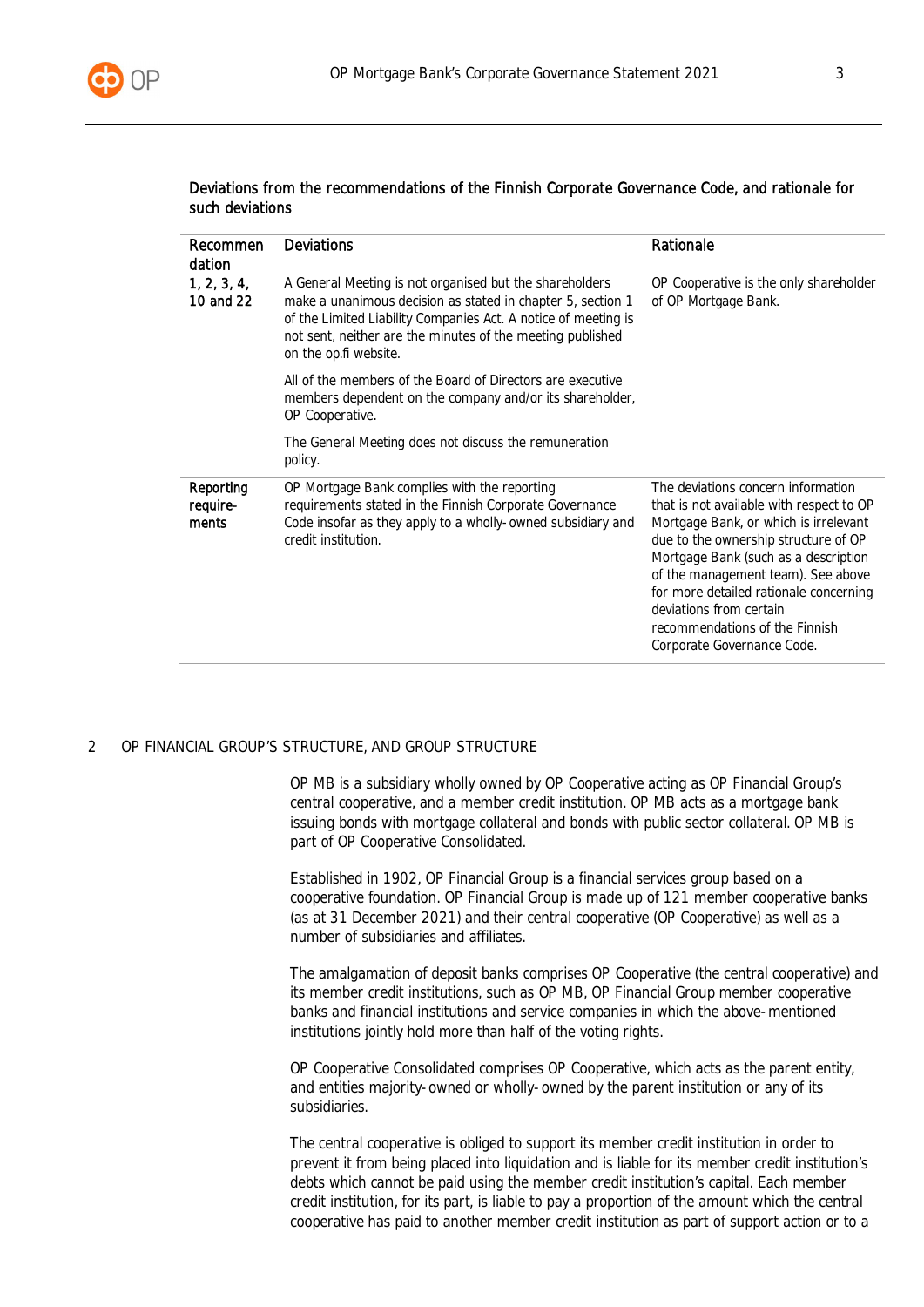

creditor of such member credit institution in payment of an amount overdue. In the case of the central cooperative's default, a member credit institution has unlimited refinancing liability for the central cooperative's debts.

Read more about OP Financial Group's structure in section 2 of OP Financial Group's Corporate Governance Statement 2021.

#### <span id="page-4-0"></span>3 OP FINANCIAL GROUP'S RESPONSIBLE OPERATIONS AND GOOD CORPORATE GOVERNANCE

OP Financial Group's core values and principles governing corporate responsibility and good corporate governance also guide the operations of OP MB.

OP Financial Group has defined core values that guide its operations and support its mission. The Group's core values are people first, responsibility, and succeeding together. In its operations, OP Financial Group applies its Code of Business Ethics, which includes the key principles for corporate responsibility and environmental impact that all employees and members of governing bodies of OP Financial Group must observe. The Group is committed to complying with international principles that guide operational responsibility. The most important of these are the principles of the United Nations Global Compact initiative. OP Financial Group is a Founding Signatory of the Principles for Responsible Banking under the United Nations Environment Programme Finance Initiative (UNEP FI).

Corporate responsibility is an integral part of OP Financial Group's business and strategy. OP Financial Group reports regularly on its corporate responsibility issues according to the Global Reporting Initiative (GRI) guidelines.

OP Cooperative's Board of Directors and, with respect to the diversity of governance, the Supervisory Council, has confirmed the Principles of Good Corporate Governance for OP Financial Group. These Principles cover all OP Financial Group entities as applicable. The Group entities may, if necessary, also draw up their own guidelines expanding on the Group-wide guidelines.

Read more about OP Financial Group's corporate responsibility and good corporate governance in section 3 of OP Financial Group's Corporate Governance Statement 2021.

# <span id="page-4-1"></span>4 OP MB'S GOVERNANCE STRUCTURE

OP Cooperative, the only shareholder of OP MB, exercises decision-making powers at a General Meeting. The General Meeting elects the Board of Directors and auditors, for example. Instead of the General Meeting, a shareholder may make a written shareholder decision on a matter within the powers of the General Meeting. The Board of Directors is in charge of the OP MB's strategic management. Responsibility for operational management rests with the Managing Director appointed by the Board of Directors.

On 31 December 2021, OP MB had seven employees. OP MB purchases all the most important support services from OP Cooperative and its Group companies, reducing its need for its own personnel.

#### <span id="page-4-2"></span>5 GENERAL MEETING

The Annual General Meeting (AGM) must be held by the end of May on a date determined by the Board of Directors. The AGM shall discuss matters assigned to it in accordance with the Articles of Association and any other business referred to in the notice of the meeting.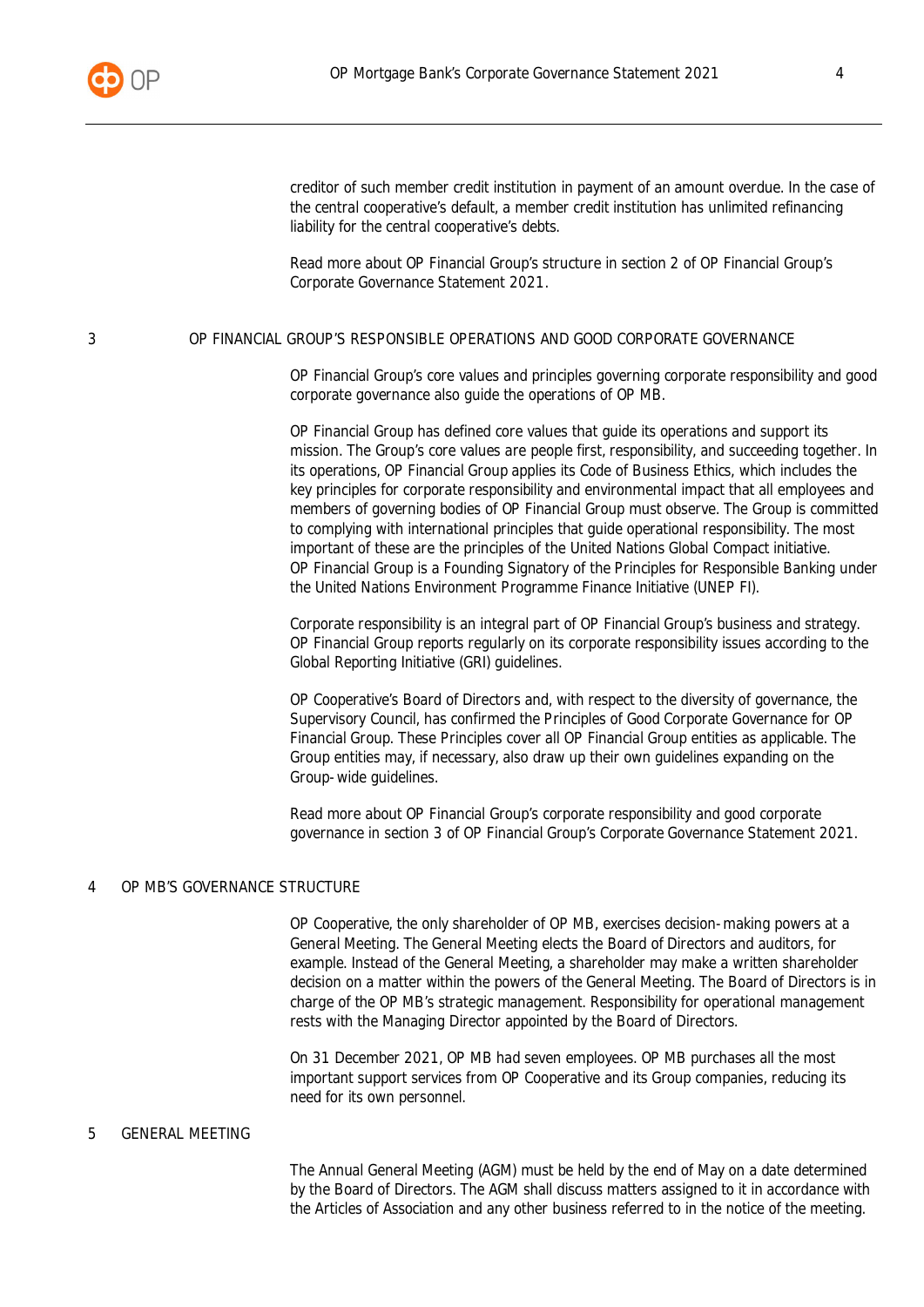

Based on the written decision of OP Cooperative, OP MB's only shareholder, OP Cooperative's Annual General Meeting (AGM) of 22 March 2021 discussed the matters within the remit of the AGM, as specified in the Articles of Association, and adopted the Financial Statements for 2020, discharged members of the Board of Directors and the Managing Director from liability and decided to distribute a dividend of EUR 83.31 per share as well as elected members to the company's Board of Directors and the auditor.

#### <span id="page-5-0"></span>6 BOARD OF DIRECTORS

<span id="page-5-1"></span>6.1 Election and composition of the Board of Directors

The General Meeting of OP MB elects members to the Board of Directors, and the parent OP Cooperative prepares proposals to the General Meeting related to the election.

The company's Board of Directors has a minimum of three and a maximum of eight members. A Board member's term begins upon closing of the General Meeting electing the member and terminates upon closing of the Annual General Meeting following the election.

Credit institutions' board members are required to demonstrate the kind of reliability and professionalism and to fulfil the fit and proper criteria specified in the Act on Credit Institutions and official regulations as well as OP Financial Group's internal instructions. Board members are subject to a regular Fit & Proper assessment.

OP Financial Group has a long-term approach to planning the composition of its management bodies. Effective work in management bodies requires that their members have sufficiently diverse expertise, skills and experience. Read more about the principles of the diversity of management bodies in section 3.3 of OP Financial Group's Corporate Governance Statement 2021.

#### Composition of the Board of Directors in 2021

Vesa Aho, b. 1974 Chair of the Board of Directors CFO, OP Financial Group M.Sc. (Econ. & Bus. Adm.)

Lauri Iloniemi, b. 1957

Head of Group Treasury and Asset and Liability Management, OP Financial Group **BA** 

#### Kaisu Christie, b. 1972

Head of Retail Customer Financing and Housing-related Services, OP Financial Group **BA** 

Up-to-date personal data, key work experience and the most significant other relevant positions of the Board members can be found on OP Financial Group's debt investors pages at www.op.fi > OP Financial Group > Debt investors > Corporate Governance (OP Mortgage Bank) > [Board members](https://www.op.fi/op-financial-group/debt-investors/debt-investors-in-finnish/corporate-governance-opmb-/board-members-opmb).

In 2021, the Board of Directors had nine meetings. The Board members' meeting attendance rate was 96.3%.

All of the members of OP MB's Board of Directors are executive members dependent on the company and/or its shareholder (OP Cooperative).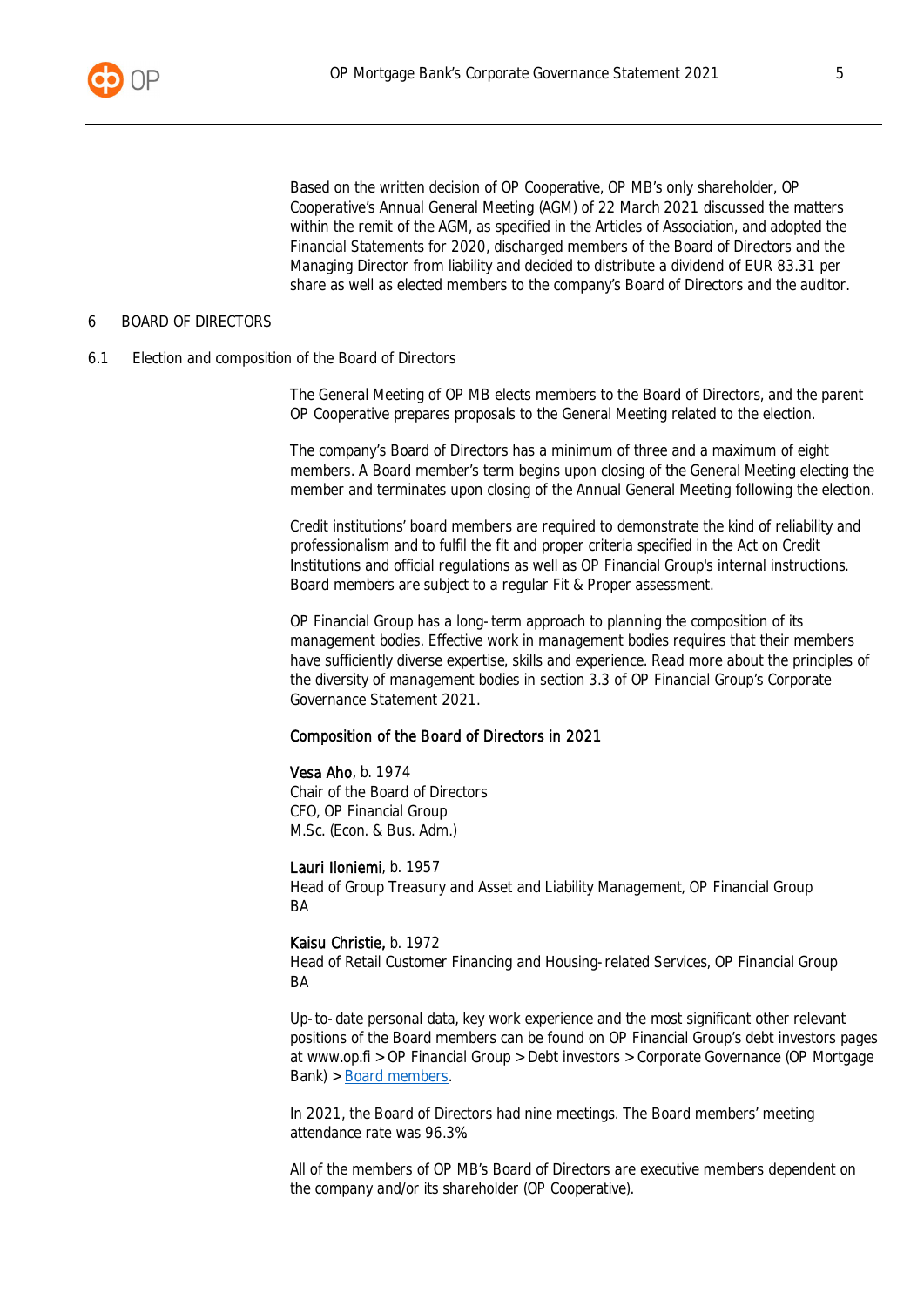

#### <span id="page-6-0"></span>6.2 Duties of the Board of Directors

In each subsidiary of OP Cooperative, the board of directors is responsible for due organisation of the subsidiary's governance and operations. When performing their duties, the board of directors must take account of OP Financial Group's strategic statements and other policy lines, confirmed principles and instructions issued by the central cooperative's Supervisory Council, Board of Directors and President and Group Chief Executive Officer concerning matters where the central cooperative is obliged or has the right to issue policy lines regarding the entire Group. The charters of the subsidiaries' boards of directors describe the duties of each board of directors.

OP MB's Board of Directors is responsible for the company's administration and appropriate organisation of operations and for the due organisation of the supervision of accounting and financial management. In addition, the Board of Directors deals with, in terms of quality and extent, far-reaching and fundamentally important matters in principle from the perspective of the company's operations, and any unusual matters.

The Board of Directors and the Managing Director must manage the company professionally following sound and prudent business practices and the principles of good corporate governance.

The Board of Directors has confirmed a written charter defining the duties and meeting procedures applying to the Board of Directors. In this respect, the Board of Directors shall, among other things:

- appoint and dismiss the Managing Director and their deputy after hearing the Board of Directors of the central cooperative
- confirm values to be adhered to with respect to the company's operations
- decide on the company's business strategy and its implementation
- decide on major organisational changes
- decide on significant investments
- decide on other matters relevant to the company's business, such as major changes to the product portfolio or pricing principles
- decide on the issuance of capital instruments
- decide on the remuneration of the company's management and personnel in line with Group-level principles
- approve the annual plan and targets and supervise their implementation
- record guidelines issued by the central cooperative under section 17 of the Act on the Amalgamation of Deposit Banks, confirm any other guidelines issued by the central cooperative and approve the necessary supplementary instructions specific to business segments and companies
- decide on significant outsourcing arrangements
- monitor and assess the effectiveness of the company's internal control, internal audit and risk management systems and consult, at least once a year, the company's Chief Compliance Officer, Chief Audit Officer and the auditor
- monitor and assess the company's financial reporting system
- regularly monitor the values of collateral
- ascertain internal control of the bond register on an annual basis
- discuss and approve the financial statements, prepare the report by the Board of Directors and make the proposal for dividend distribution
- be responsible for any other duties of the Board of Directors as prescribed by legislation or in regulations issued by the relevant authority.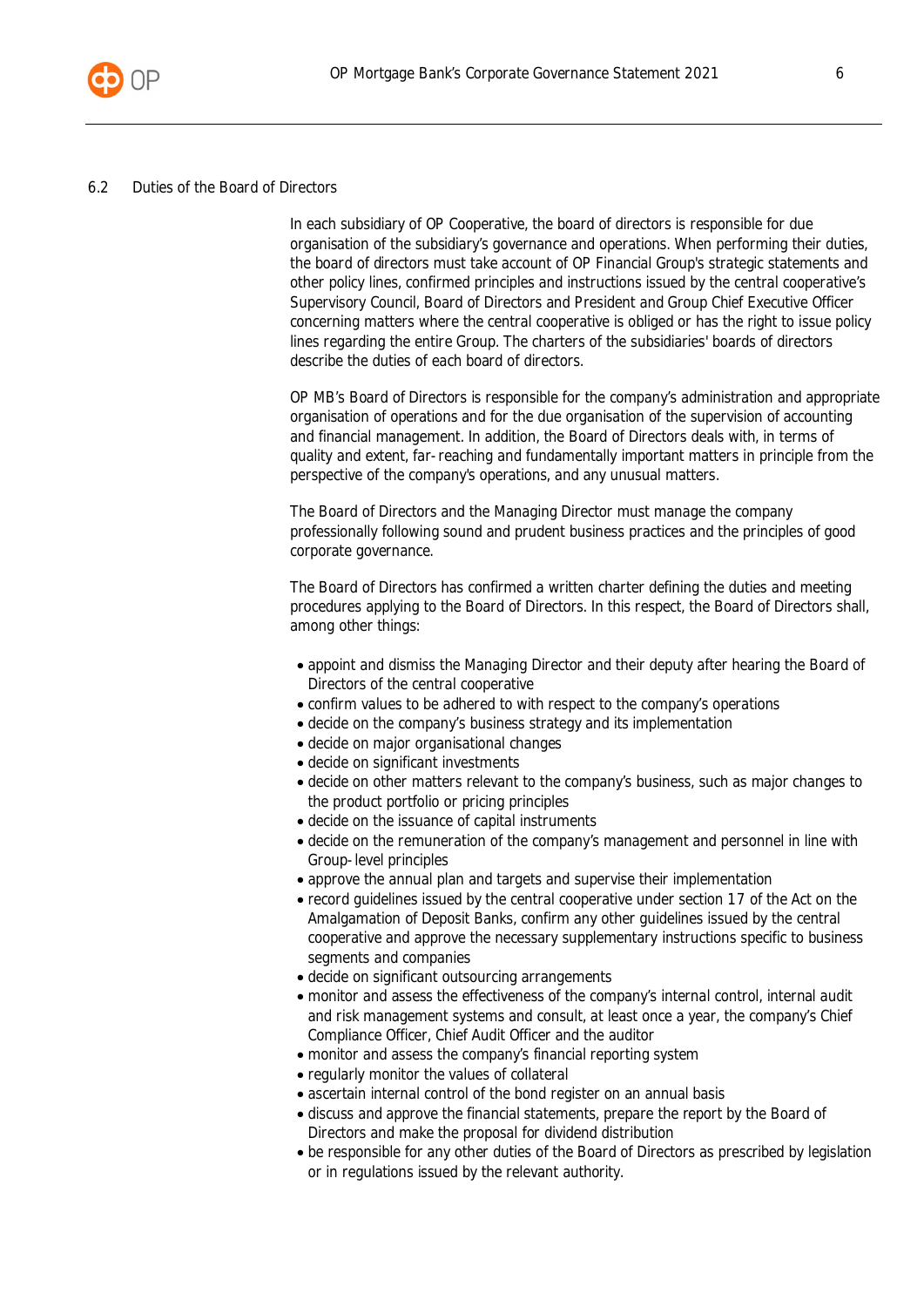

#### <span id="page-7-0"></span>7 MANAGING DIRECTOR AND MANAGEMENT TEAM

The Board of Directors appoints the Managing Director. The central cooperative's Board of Directors may exercise the parent entity's shareholder engagement in the appointment of CEOs.

Sanna Eriksson (b. 1976), M.Sc. (Econ. & Bus. Adm.), has acted as OP MB's Managing Director since 1 June 2019. Tuomas Ruotsalainen (b. 1979), BBA, has acted as Deputy Managing Director since 1 July 2020.

The Managing Director is in charge of the company's daily management in accordance with the instructions and orders issued by the Board of Directors, while ensuring that accounting practices comply with the laws and that financial management is organised in a reliable manner. The Managing Director's duties include the management and supervision of the company's business, and responsibility for the development and coordination of the company's operations.

Up-to-date personal data, key work experience and the most significant other relevant positions of the Managing Director can be found on OP Financial Group's debt investors pages at www.op.fi > OP Financial Group > Debt investors > Corporate Governance (OP Mortgage Bank) > [Managing Director](https://www.op.fi/op-financial-group/debt-investors/debt-investors-in-finnish/corporate-governance-opmb-/md-opmb). Information on the Managing Director's remuneration can be found in section 10 below.

The company has no management team.

#### <span id="page-7-1"></span>8 INTERNAL AND EXTERNAL CONTROL

#### <span id="page-7-2"></span>8.1 Internal control

Internal control is a continuous process implemented by the management and other personnel with the aim of providing reasonable assurance of the achievement of targets related to functions, reporting and compliance. It consists of continuous advance guidance and retrospective assurance tasks and functions, which seek to ensure high-quality operations and compliance with guidelines and regulations. These actions apply to all operations, including outsourced services.

At OP Financial Group, OP Cooperative's Board of Directors confirms the Group-level principles of internal control that are observed by all OP Financial Group entities, including OP Mortgage Bank.

At OP Financial Group, internal control involves all of the internal guidance exercised to ensure that operations are directed towards targets. It includes all of the operating methods intended to ensure high-quality leadership, risk prevention and management, operational development, the assessment of profitability, accurate reporting and regulatory compliance in operations. Internal control seeks to ensure that the management lays the foundations for high-quality operations.

The roles and responsibilities related to internal control and risk management are arranged into three lines of defence. The first line of defence, the business and centralised functions, are the risk owners. Therefore, they are responsible for compliance with the principles of the confirmed risk management framework – the risk limits and moderate risk appetite – as well as the principles of internal control.

The second line of defence, the functions independent of the business, is responsible for maintaining the internal control framework and for monitoring the implementation of the related policies and procedures. The central cooperative's Risk Management is responsible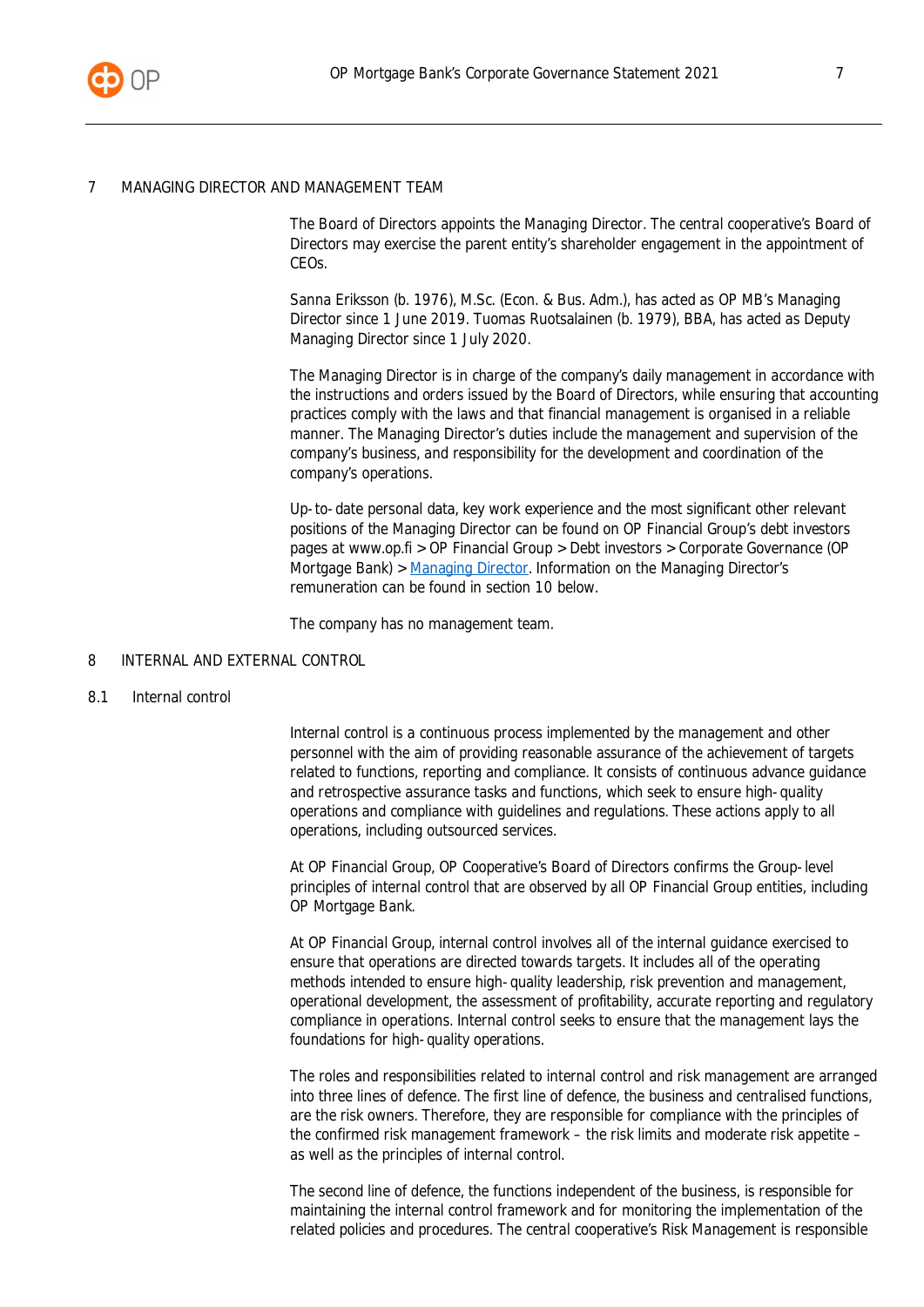

for OP Financial Group's risk management framework, assessment, monitoring and reporting. The central cooperative's Compliance is responsible for monitoring and ensuring compliance with internal and external rules throughout the organisation, as well as the process for managing compliance risks.

The third line of defence, the central cooperative's Internal Audit, which is independent of the business and the second line of defence, performs independent internal audit activities directed at governance, risk management and control processes and reports to the Group entities' boards of directors and other management. Furthermore, external auditors ensure the effectiveness of internal control.

Every line of defence is responsible for the organisation, adequacy and implementation of the internal control of its own activities.

In the central cooperative's governance, the Audit Committee of the Board of Directors, in particular, has a major role in ensuring that internal control performs effectively and in compliance with regulation. Internal control observations, recommendations given to the business line/division concerned and the progress of the implementation of such recommendations are reported to the Committee on a regular basis.

OP Mortgage Bank's Board of Directors is tasked with ensuring that internal control is duly organised, taking account of the Group-wide internal control principles and the supplementary central cooperative guidelines. The company's Managing Director and senior management are responsible for ensuring internal control in practice and that duties are duly segregated.

Internal control is complemented by the opportunity of anyone employed by an OP Financial Group entity to report through an independent channel if they suspect that rules or regulations have been violated (whistleblowing).

#### <span id="page-8-0"></span>8.2 Compliance

Managing compliance risks forms part of internal control and good corporate governance and, as such, forms an integral part of business management tasks and the corporate culture. Almost all activities involve compliance risk, and responsibility for the management of risks rests with the business lines/divisions. OP Mortgage Bank's Managing Director is in charge of the company's compliance activities. The Managing Director is supported by OP Financial Group's Compliance organisation, whose compliance officer designated for OP MB reports to the company's Board of Directors.

The Compliance organisation assists Group Executive Management and senior management as well as business lines/divisions in the management of risk associated with regulatory non-compliance, supervises regulatory compliance and, for its part, develops internal control further. Compliance ensures that regulations are complied with and implemented mainly by means of control and risk assessments of new procedures. Compliance activities, compliance observations and the related recommendations issued to the business lines/divisions are reported regularly to OP Mortgage Bank's Board of Directors and OP Financial Group's Compliance organisation. Compliance activities must also be reported to OP Cooperative's Executive Management Team and to the Risk Committee of the Board of Directors as part of OP Financial Group level reporting.

One of the strategic priorities of OP Financial Group is to strengthen the risk management and compliance culture. In 2021, Compliance updated OP Financial Group's compliance risk assessment and AML and sanctions risk assessment, which are key tools in the risk-based targeting of compliance supervision and compliance support provided to business divisions.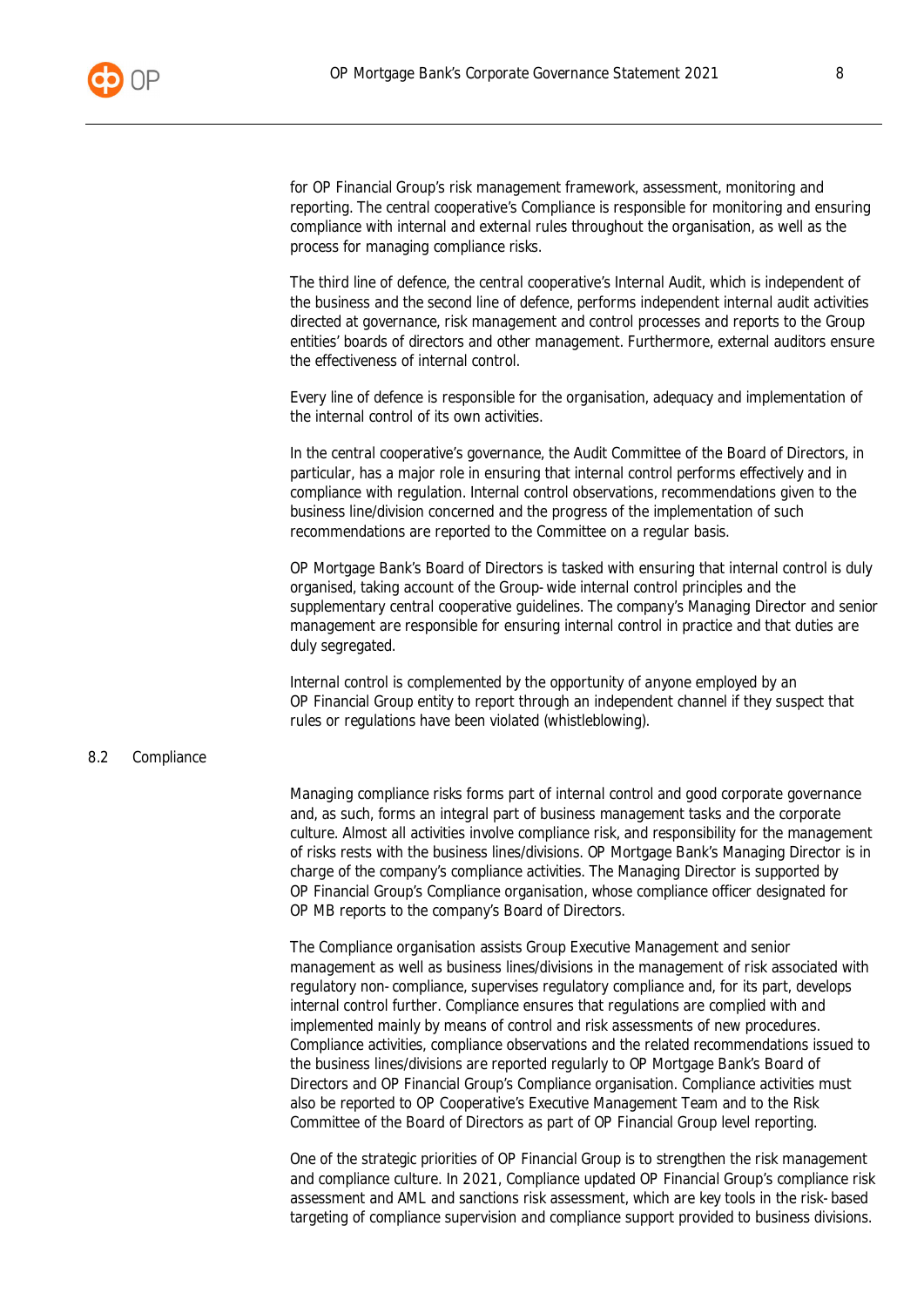

The Compliance organisation annually draws up a compliance action plan which will be discussed and confirmed by OP MB's Board of Directors with respect to the company. The principles and instructions governing compliance are also confirmed in the same manner. OP Financial Group's Compliance organisation also controls OP MB's compliance activities.

Compliance is aimed at preventing the materialisation of compliance risks. For this purpose, the Compliance organisation shall, for example,

- prepare and maintain guidelines on key matters related to practices
- advise employees on, and train them in, matters related practices;
- support OP MB's business in the planning of development measures promoting the management of compliance risks;
- keep executive and senior management and the business informed of upcoming regulatory changes and monitor the business's preparation for regulatory changes;
- supervise compliance within the company with the current regulatory framework, ethical practices and internal guidelines related to practices; and
- regularly report to executive and senior management on recommendations given to the business, the results of control and other observations related to compliance risk exposure.

#### <span id="page-9-0"></span>8.3 Risk management

OP MB's independent Risk Management function forms part of OP Financial Group's centralised Risk Management in organisational terms. At OP Financial Group, OP Cooperative's Board of Directors is the most important decision-making body for duties related to risk management. OP Cooperative's Supervisory Council confirms the decisions by the Board of Directors that apply to OP Financial Group's risk appetite. The Risk Committee of the Board of Directors assists the Board of Directors in performing duties related to risk-taking and risk management. Based on the decision by the President and Group Chief Executive Officer, the Executive Management Team has set up a Risk Management Committee, Steering and Compliance Committee and Banking ALM Committee that approve instructions and policy descriptions specifying the Risk Appetite Statement and the Risk Appetite Framework.

The bases for the arrangement of OP Financial Group's risk management prepared by OP Cooperative's senior management and set by the Board of Directors are as follows:

- Senior management prepares business divisions' strategic choices that, in terms of risk-taking, are based on OP Financial Group's Risk Appetite Statement (RAS) document, confirmed by OP Cooperative's Supervisory Council. The Risk Appetite Statement outlines and gives grounds for what risks each business unit is ready to take and to what extent. The business units are obliged to operate within the limits of these restrictions.
- Senior management decides on the division of responsibilities as regards risktaking. The Group defines what risks different earnings logics (product and service packages) can take and any potential elaborations on what risks legal entities and various functions can take within the earnings logics when serving customers.
- The governance structure provides the basis for the fact that the key principles guiding operations and the related policies and operating instructions have been prepared and resolved appropriately and that each activity is assessed and supervised in appropriate manner in view of quality, extent and complexity by expert parties that are independent of business, in addition to monitoring performed by the business concerned.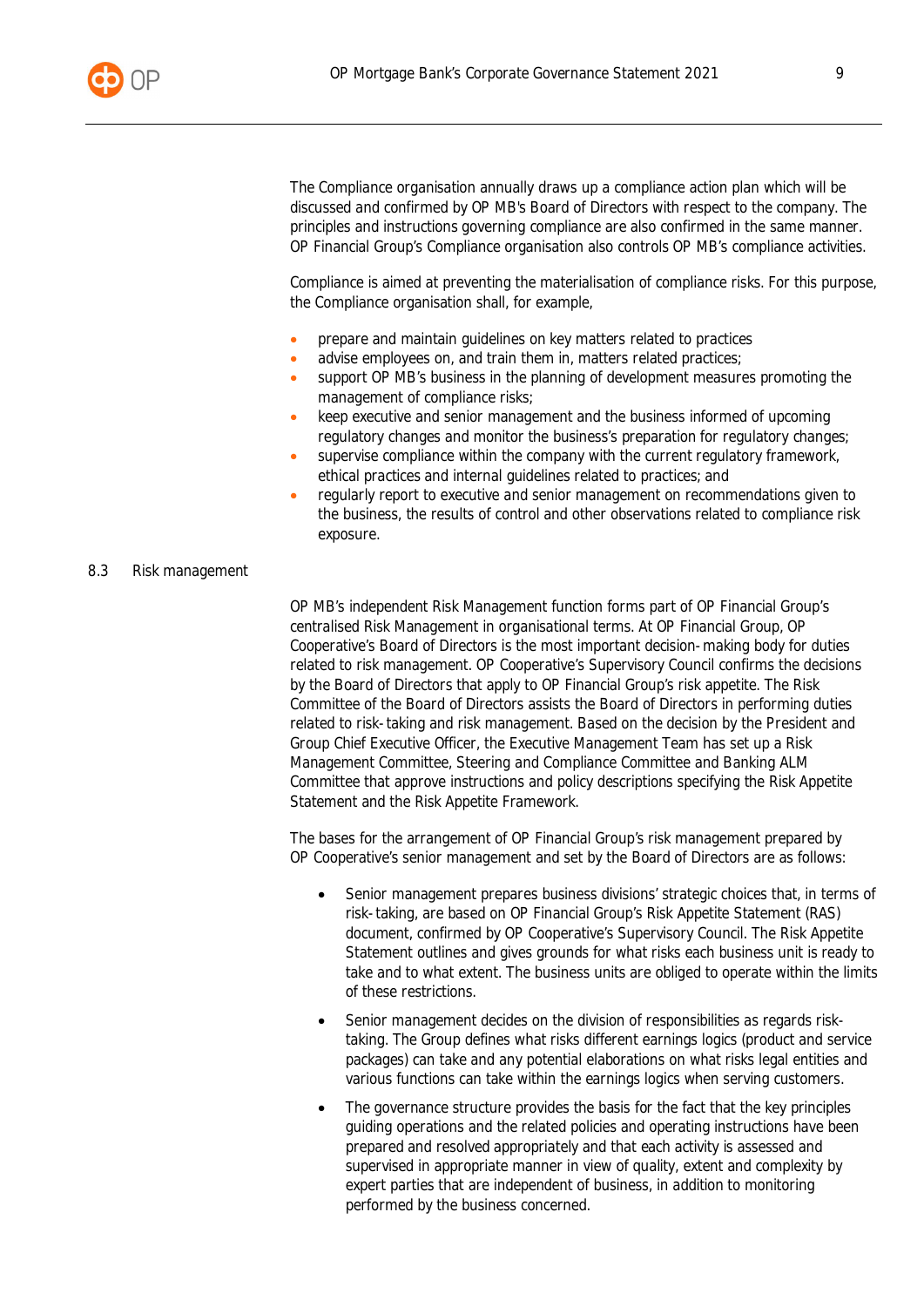

- OP Financial Group's remuneration schemes are built in line with the Group's mission, core values and targets. Remuneration may not encourage unnecessary risk-taking or actions that are against the customer's best interest. Compliance and Risk Management are involved in the preparation of the remuneration principles, remuneration policy and remuneration schemes and in the determination of supervisory practices related to remuneration processes.
- In addition, the principles of internal control, good corporate governance, good business practices and corporate security set preconditions for practices.

In 2021, the key areas of development were as follows: 1) OP MB continued to develop its business continuity plan. Incident testing related to the business continuity plan focused on testing incidents related to cyber threats. OP MB has reviewed its external and internal outsourcing agreements so that they meet the regulatory requirements on outsourcing, which have been further specified. 2) The credit risk models, of which OP Mortgage Bank's credit risk parameters are made up of, have been updated in accordance with the method and process descriptions developed in 2020, insofar as applicable. However, the development of both methodology and credit risk models will continue in the years to come.

#### <span id="page-10-0"></span>8.4 Internal Audit

Internal Audit of OP Cooperative (OP MB's parent entity), or OP Financial Group's Internal Audit, is responsible for internal audit. Internal audit constitutes independent and objective assessment, verification and consulting activities with a view to generating added value to OP Financial Group and improving its operations. Internal Audit is headed by the Chief Audit Executive who is appointed by OP Cooperative's Board of Directors.

The Audit Committee of OP Cooperative's Board of Directors confirms the Internal Audit action plan, and OP MB's Board of Directors confirms the part of the action plan related to the company. Internal Audit reports its observations and recommendations as well as the implementation of the recommendations to OP MB's Board of Directors, the management of the auditable entity, OP Cooperative's Executive Management Team and the Audit Committee of the Board of Directors.

In its operations, Internal Audit complies with the Internal Audit Charter confirmed by OP Cooperative's Board of Directors, and the International Standards for the Professional Practice of Internal Auditing confirmed by the Institute of Internal Auditors (IIA). Internal audit performance is subject to external quality assessment every five years.

In 2021, OP MB further developed a model for the self-assessment of the quality of internal audit operations as well as long-term operational planning, the procedures for agile and risk-based auditing, and the use of data analytics in audits.

OP MB's Board of Directors confirmed the internal audit action plan for 2021. In addition to audits directly targeted at the company, internal audit has been performed indirectly as part of audit applying to the centralised functions of OP Financial Group. The audits were prioritised and targeted on a risk basis by taking account of OP Financial Group's strategic targets, regulatory requirements and Internal Audit priorities. In assessing the processes subjected to auditing, particular emphasis was placed on their efficiency and on the adequacy and functionality of controls and other internal supervision.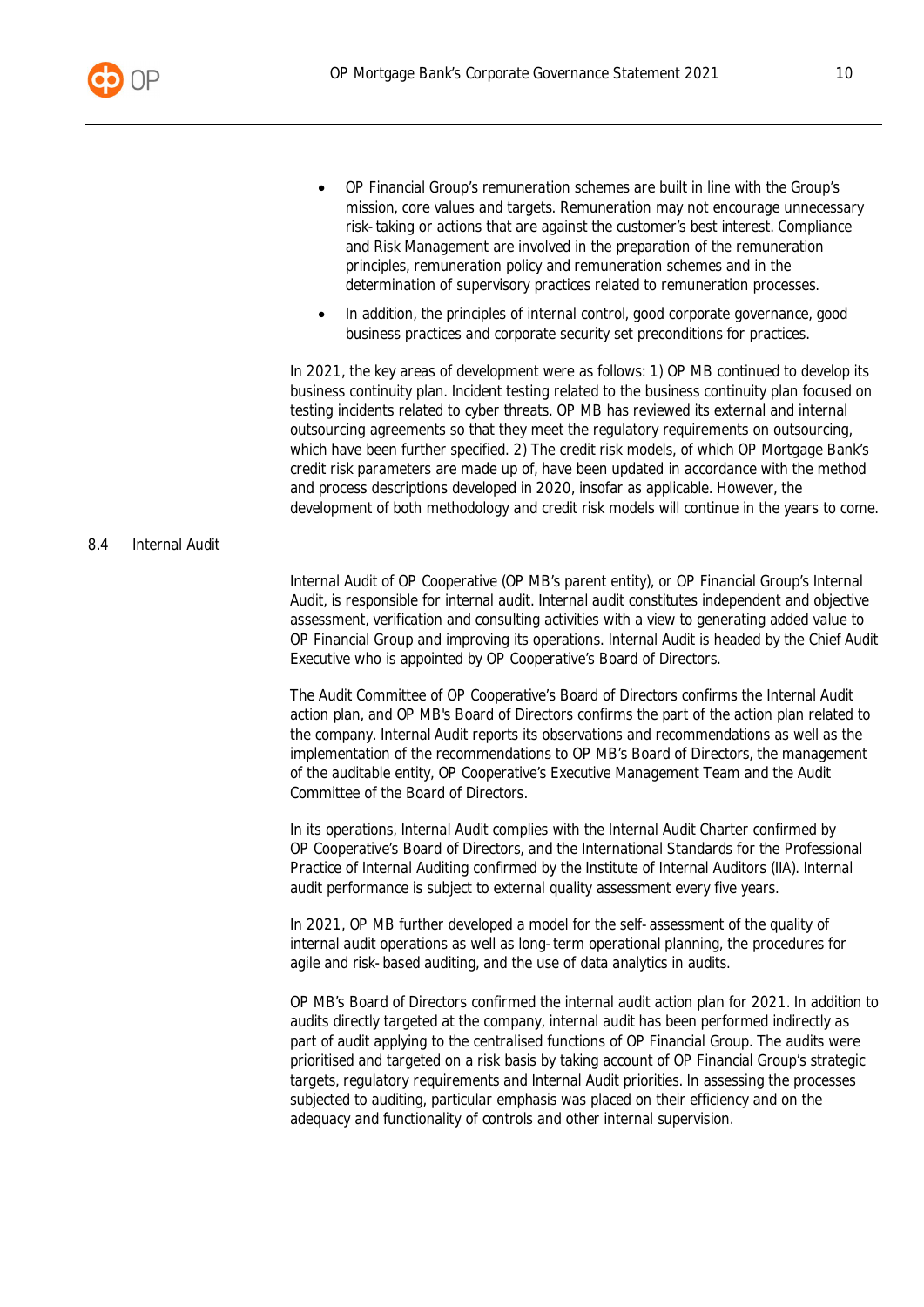

#### <span id="page-11-0"></span>8.5 External control

#### <span id="page-11-1"></span>8.5.1 Audit

The General Meeting of OP Mortgage Bank elects an audit firm chartered by the Finnish Patent and Registration Office to act as the auditor.

The Audit Committee of the Board of Directors of OP Cooperative, OP MB's parent entity, puts audit services out to tender at some five years' interval (last time in 2018 by the then Audit Committee of the Supervisory Board), on the basis of which it makes a recommendation to the Board of Directors on the auditor to be appointed. The Board of Directors makes a proposal to the Cooperative Meeting regarding the appointment of an auditor. The Audit Committee of OP Cooperative's Board of Directors annually assesses the quality of the auditor's performance and ancillary services and the independence of auditors and the statement of the ancillary services.

The auditor is tasked with auditing the accounting, internal control, accounting policies, management accounting judgements, presentation and structure of the financial statements of the company in order to obtain assurance that the financial statements have been prepared in compliance with the rules and regulations in force governing the preparation of financial statements and gives the company's shareholders and other stakeholders a true and fair view of the financial position, financial performance and cash flows of the company.

KPMG Oy Ab, an audit firm, acted as the company's auditor in 2021, with Tiia Kataja, APA, acting as the chief auditor, appointed by KPMG Oy Ab. KPMG Oy Ab has acted as the company's auditor since 2002 and Tiia Kataja, APA, as chief auditor since 2019.

OP MB has used KPMG Oy Ab's advisory services related mainly to the comfort letters of bond programmes.

In 2021, audit fees paid totalled EUR 49,610 (40,343), whereas fees for assignments as referred to in chapter 1, section 1(1)(2) of the Auditing Act totalled EUR 0 (0), fees for tax advisory services EUR 0 (0) and fees for other services EUR 32,000 (64,480). Non-audit services rendered by KPMG Oy Ab totalled EUR 32,000 (62,877) (excl. VAT). The corresponding figures for 2020 are shown in brackets.

#### <span id="page-11-2"></span>8.5.2 Supervision by the central cooperative

OP MB belongs to the amalgamation of deposit banks, under applicable laws. The amalgamation comprises OP Cooperative as the central cooperative together with its member credit institutions as well as financial institutions and service companies in which the above-mentioned institutions jointly hold more than half of the voting rights. OP Cooperative controls the amalgamation's operations and provides the companies within the amalgamation with guidelines on the qualitative requirements for safeguarding their liquidity and capital adequacy, as well as guidelines for their risk management, good corporate governance and internal control. The central cooperative may also confirm general principles to be followed by the member credit institutions in operations relevant to the amalgamation.

In addition, OP Cooperative supervises the operations of its member credit institutions, including OP MB, in the manner referred to in the Act on the Amalgamation of Deposit Banks. In its operations, the company takes account of OP Financial Group's strategy, confirmed by OP Cooperative's Supervisory Council, and regulations and guidelines on risk management and other operations issued by OP Cooperative to the member banks. The company reports to OP Cooperative in a separately agreed manner.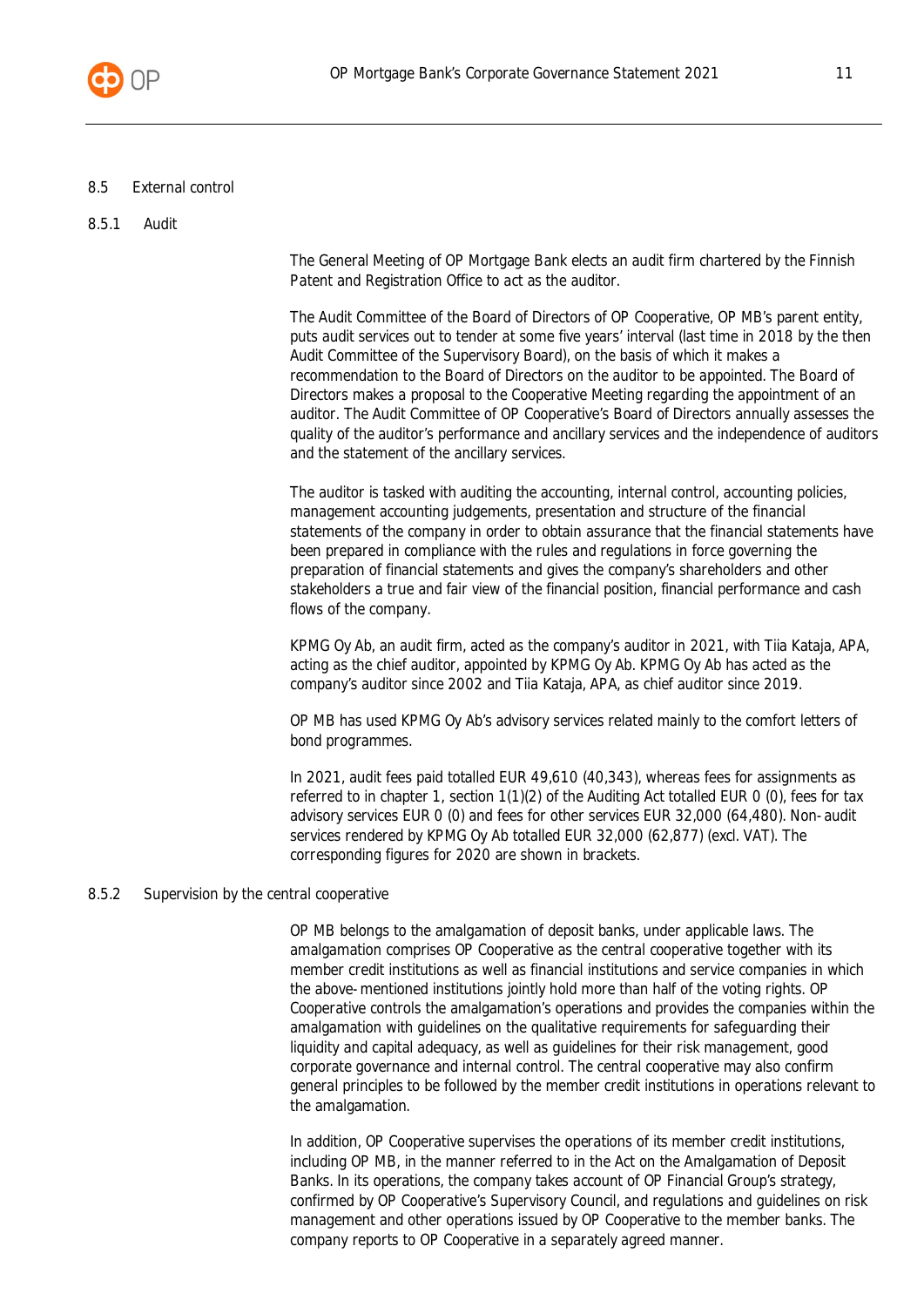

#### <span id="page-12-0"></span>8.5.3 Regulatory supervision

As part of OP Financial Group, the company is supervised by the Financial Supervisory Authority and the European Central Bank as prescribed in the laws governing financial markets.

#### <span id="page-12-1"></span>9 FINANCIAL REPORTING PROCESS

The different financial management units subordinate to OP Financial Group's CFO take charge of not only the preparation of interim reports, half-year financial reports, financial statements bulletins and annual financial statements for OP Financial Group and Group entities, as required by financial accounting, but also of the production of management accounting reports, such as monthly reports on business performance. The Controller function within OP Financial Group also produces earnings forecasts, analyses the actual outcome in comparison with the forecasts, and reports on any deviations.

Correctly consolidated information using sub-ledger accounting forms the basis of reliable financial reporting.

OP MB uses company-wide financial reporting and risk reporting to monitor the achievement of its business goals and financial targets, and these reports are regularly reviewed at the meetings of senior management, OP MB's Board of Directors and OP Cooperative's Executive Management Team. Financial information in financial reports is compared with related plans and any differences are analysed and the report also describes earnings outlook for the current year and for a longer period of time. The same principles apply to the management's monthly financial performance and risk reports. When preparing and examining the report, the management ascertains the accuracy and correctness of the financial results and reporting by analysing performance and risk exposure and any deviations from targets.

External reporting is based, for example, on the International Financial Reporting Standards, the Finnish Limited Liability Companies Act, the Act on Credit Institutions, the Accounting Act, and the standards and regulations issued by the Financial Supervisory Authority. OP Financial Group's shared principles are applied in the accounting and financial statements of all OP Financial Group entities. Responsibility for the interpretation of, guidelines on and advice on standards, other laws governing the preparation of financial statements and official accounting requirements as well as the preparation of and compliance with common accounting policies rests with OP Cooperative, OP Financial Group's central cooperative. Whenever necessary, the company turns to auditors who give a statement of the selected principles and interpretations.

OP MB's Board of Directors must ensure that supervision of accounting and financial management is duly organised. It decides on reporting, procedures and qualitative and quantitative indicators used to assess operational efficiency and performance in line with principles adopted by OP Cooperative. The Board of Directors discusses and approves the financial statements and interim reports.

The Board of Directors is tasked with ensuring that the company has a sufficient internal control system covering all of its operations. It must also evaluate how the company complies with laws, regulations, official instructions and internal instructions. The Board also discusses the most significant changes made to the accounting policies during the financial year, principles governing impairment testing for goodwill and intangible assets and the outcome of this testing, and critical accounting estimates and judgements, as well as control reports and reports prepared by regulators, auditors, Internal Audit and the Compliance organisation.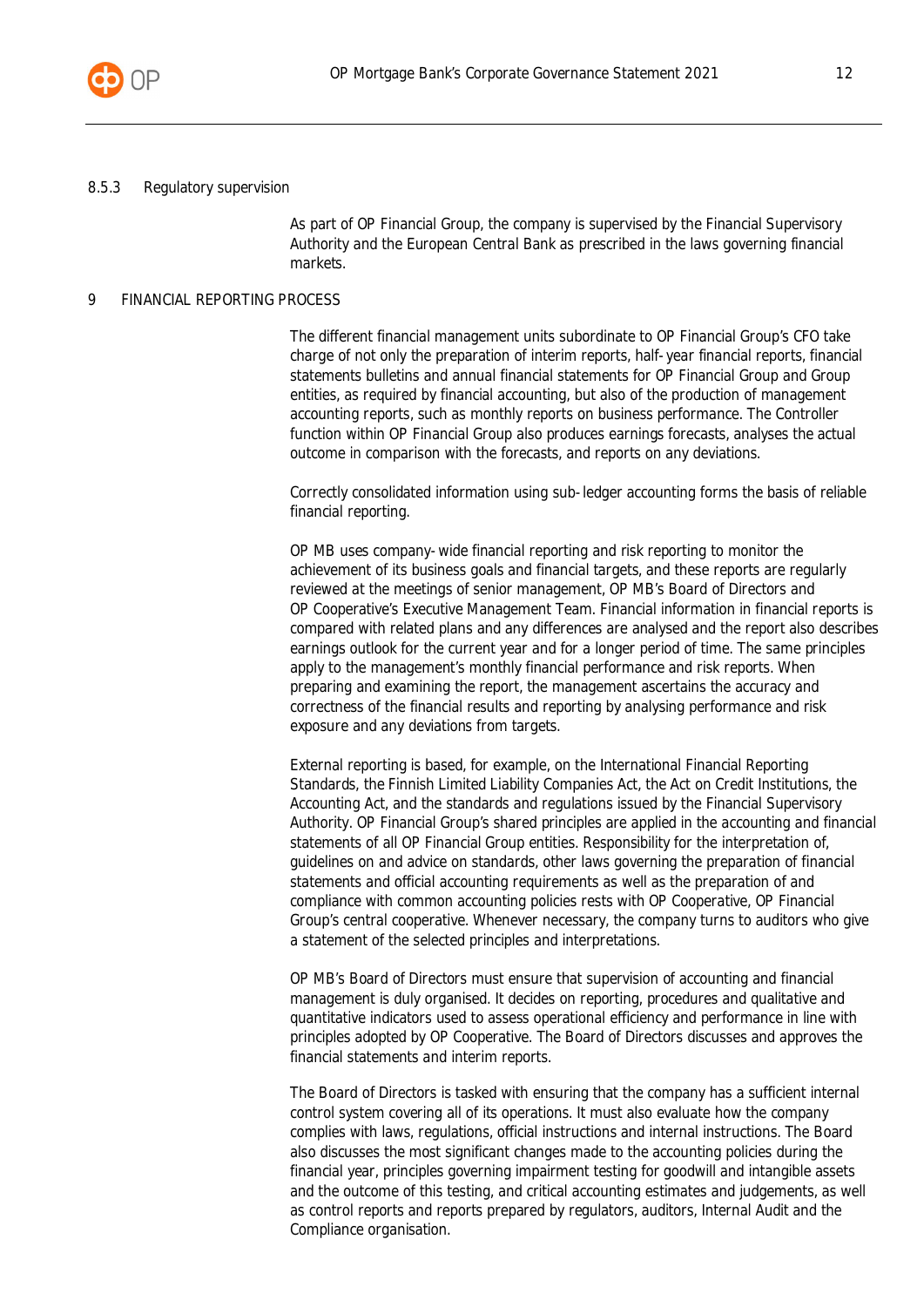The Managing Director must ensure in accordance with the Limited Liability Companies Act that the company's accounting is in compliance with applicable laws and that treasury has been organised in a reliable manner. OP Cooperative's Finance and Group Treasury, independent of business lines/divisions, is responsible for the company's financial reporting. This function produces reliable, relevant and up-to-date information on the company's performance and finances, and keeps the Board of Directors and the Managing Director and other decision-makers informed of the company's financial performance and nearterm outlook. The Managing Director is also tasked with controlling the quality of outsourced accounting services and services for reports to regulators and other relevant authorities, and developing business control and risk management methods, indicators and the supporting systems.

Compiling financial statements information and interim reports for publication is coordinated at the central cooperative consolidated level. The needs of the management and business lines/divisions as well as applicable legislation guide reporting. Reporting systems and communications are defined so as to enable appropriate monitoring and supervision of objectives, performance, operations and risk at all organisational levels. When reporting OP MB's and its business lines' results and other confidential company information, the company ensures that information confidentiality has been mentioned in the reports and that confidentiality remains when distributing the reports.

Business control primarily uses OP Financial Group's shared systems. Operational duties related to financial and management accounting are coordinated at OP Cooperative Consolidated level.

As provided by law, auditors shall assess the accuracy of external financial reporting. The auditors are tasked with auditing the accounting, financial statements and governance of the company in order to obtain assurance that the company and its administrative bodies act in compliance with applicable laws and that the financial statements have been prepared in compliance with the rules and regulations in force, and that they give owners and other stakeholders a true and fair view of the financial position, financial performance and cash flows of the company.

In its audits, Internal Audit assesses the effectiveness and adequacy of the company's financial reporting, and reports these audits to the senior management and the Board of Directors.

OP MB's financial statements were prepared in accordance with IFRS, applying IASs, IFRSs and SIC and IFRIC interpretations effective on 31 December 2021.

# <span id="page-13-0"></span>10 REMUNERATION

<span id="page-13-1"></span>10.1 Board emoluments and other benefits

The Annual General Meeting (AGM) decides on Board emoluments and other benefits proposed by the parent entity, OP Cooperative.

The Board members did not receive any separate attendance fees or monthly emoluments in 2021.

<span id="page-13-2"></span>10.2 Managing Director's salary and other benefits

The Board of Directors appoints the Managing Director and decides on their salary, benefits and the terms and conditions of their executive contract. A written Managing Director executive contract stipulates the terms and conditions of the contract.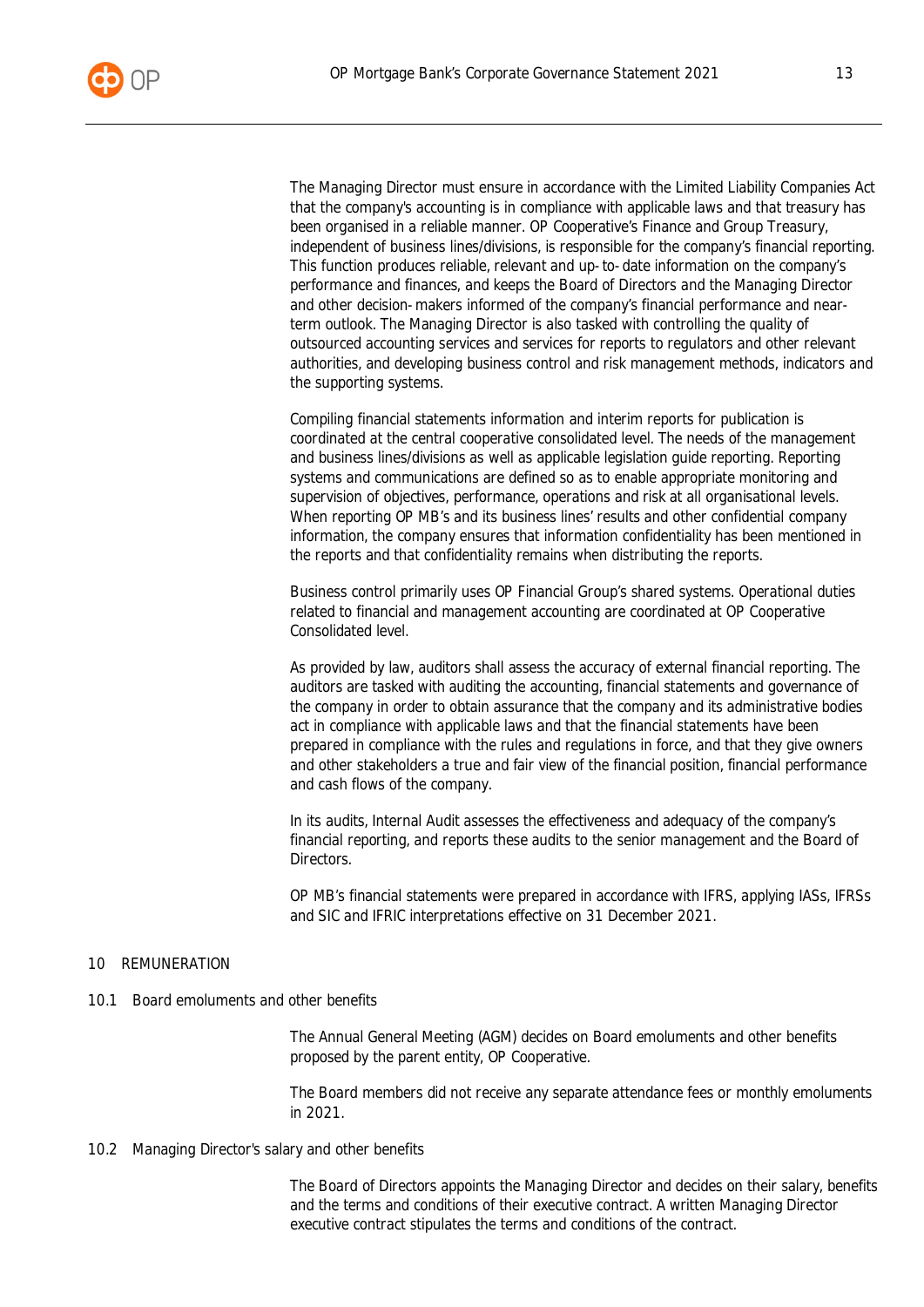

Pension benefits are determined in accordance with pension laws and OP Financial Group's own pension plans. The Managing Director is covered by the Finnish Employees Pensions Act which provides pension benefits based on the years of employment and earnings as prescribed in the Act. The Managing Director is not included in any supplementary pension plan.

The period of notice applicable under the Managing Director's executive contract is six months in case the company terminates the contract. In case the executive contract terminates due to reasons attributable to the company, the Managing Director will be entitled to bonuses under the performance-based bonus scheme for the year of contract termination, provided that the schemes' performance criteria and the criteria for payment under the schemes' terms and conditions are fulfilled.

#### <span id="page-14-0"></span>10.3 Principles governing remuneration paid to the Managing Director and other management

The remuneration schemes approved by OP Cooperative Consolidated are aimed at encouraging and engaging key human resources in the development of business and ensuring that the company attracts new key employees. OP Cooperative's Board of Directors and its Nomination and Remuneration Committee assess and monitor regularly the effectiveness of the company's remuneration schemes with the aim of ensuring that remuneration policies and practices with respect to all personnel groups are in line with the Group's core values, strategy, targets and goals, risk policies and control systems. The regulations regarding the financial sector's remuneration schemes have been taken into account in establishing the incentive schemes.

Remuneration of the Managing Director and other management consists of the following three components:

- 1) basic pay (salary and fringe benefits, based on the job grade and skills);
- 2) performance-based bonus (based on the achievement of targets under the annual plan); and
- 3) personnel fund (based on the achievement of targets derived from OP Financial Group's strategy).

The Board of Directors is responsible for deciding on remuneration to the Managing Director and other management.

#### <span id="page-14-1"></span>10.4 Performance-based bonus scheme

The Board of Directors annually decides on the performance-based bonus scheme. Remuneration is based on metrics deriving from annual targets. Such metrics may be determined at Group-, function-, department- and employee level. In addition to personal performance, bonus payout requires the fulfilment of the conditions set for Group- and/or company-level remuneration.

The Group-level precondition for remuneration is that OP Financial Group's LCR (Liquidity Coverage Ratio) exceeds 110% and the Group's CET1 ratio exceeds the CET1 MDA + 2 percentage points on the bonus payout date (CET1 MDA = CET1 minimum level. If this level is not met, profit distribution will be restricted). Another precondition for bonus payout is that the EBT of OP Mortgage Bank and customer business shows a profit. The final amount of the bonus earned based on the metrics in the balanced scorecard is also determined by the EBT of the central cooperative consolidated.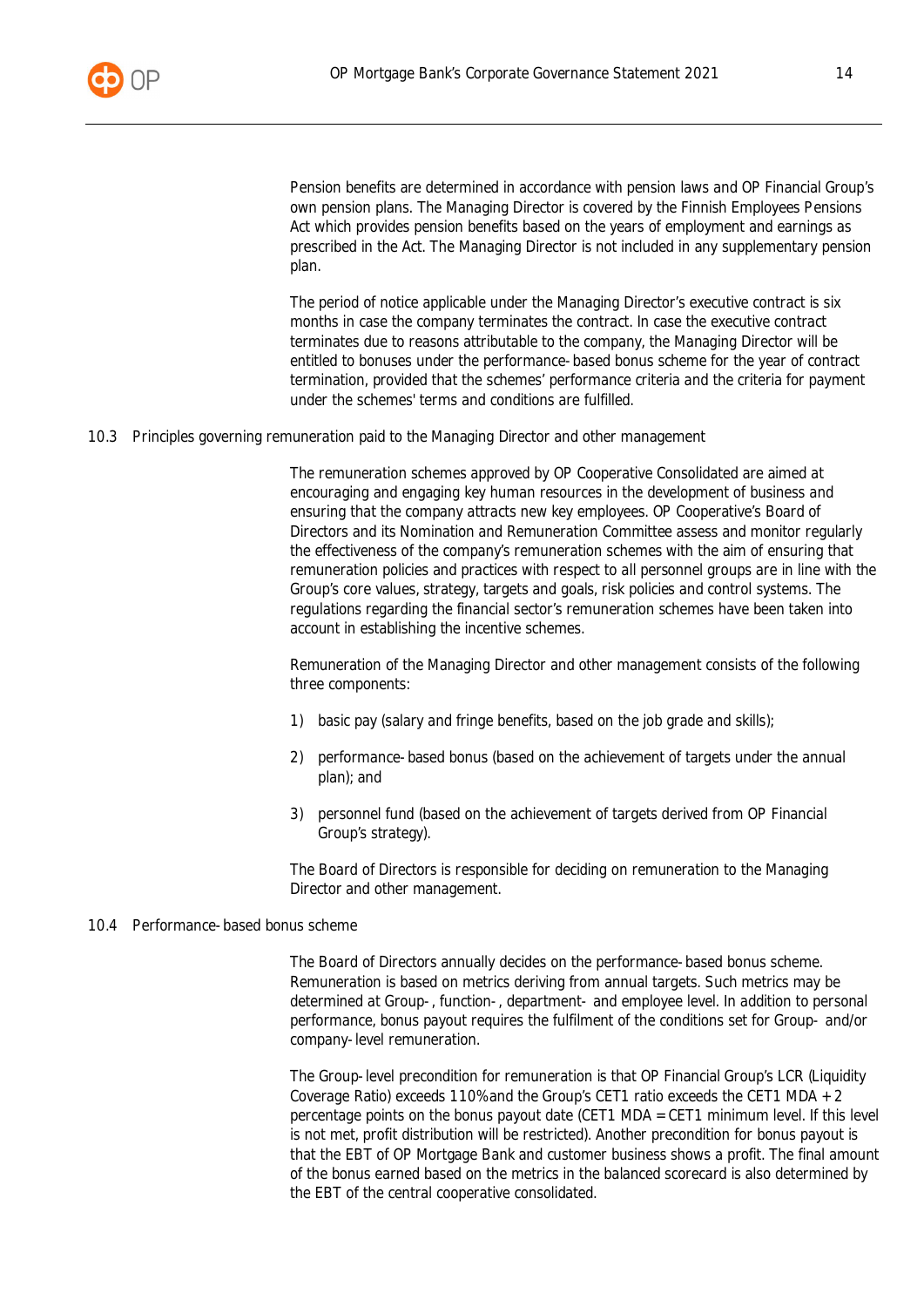

For 2021, the Managing Director is entitled to bonus corresponding to their regular threemonth salary subject to PAYE tax at a maximum. Bonuses under the performance-based bonus scheme are paid in cash, in view of OP Financial Group's payment guidelines with respect to persons affecting the company's risk profile (Identified Staff).

#### <span id="page-15-0"></span>10.5 Personnel fund

Personnel (including the Managing Director) is included in the long-term incentive scheme based on OP Financial Group Personnel Fund. The personnel fund is grounded on the achievement of the Group's shared strategic goals and targets. In 2021, the target performance metrics applied in the scheme were based on the growth differential between income and expenses at OP Financial Group as well as net growth in the number of customers using OP as their main bank and insurer. The Board of Directors annually determines the amount of profit-based bonuses transferred to the personnel fund. The maximum amount of the profit-based bonus in 2021 accounted for 3% of the total wages and salaries of the employees included in the personnel fund.

#### <span id="page-15-1"></span>10.6 Managing Director's earnings in 2021

Managing Director Sanna Eriksson's remuneration in 2021, euros (The Managing Director does not receive a separate salary in their capacity as OP Mortgage Bank's Managing Director but the salary is based on their role in OP Financial Group.)

| Regular salary                                                                                    | 109,624 |
|---------------------------------------------------------------------------------------------------|---------|
| Holiday bonus                                                                                     | 5.501   |
| Fringe benefits                                                                                   | 240     |
| Short-term performance-based bonus earned and the<br>personnel fund's profit-based bonus for 2020 | 16.193  |
| Total salaries, bonuses and fringe benefits paid in 2021                                          | 131,558 |

# <span id="page-15-2"></span>11 INSIDER MANAGEMENT AND PUBLIC ACCESS TO INSIDER REGISTERS AND LISTS

As securities issuer, OP MB has its own Insider Guidelines and Guidelines for Insider Trading as part of OP Financial Group's Guidelines for Insiders and Insider Trading. The Insider Guidelines and Guidelines for Insider Trading for securities issuers contain regulations governing inside information, prohibition against abuse and improper disclosure of inside information, disclosure of inside information, public insider registers, lists of executives, reporting and disclosure of transactions, trading restrictions applicable to insiders and insider management. The Guidelines also cover the organisation of supervision of compliance with the restrictions.

The Insider Guidelines and Guidelines for Insider Trading are based on laws governing securities markets, such as the Market Abuse Regulation, regulations issued by the Finnish Financial Supervisory Authority, Guidelines for Insiders of Listed Companies issued by Nasdaq Helsinki, and Trading Instructions for FFI Member Organisations.

The guidelines are aimed at fostering stock market players' trust in OP Financial Group and OP MB.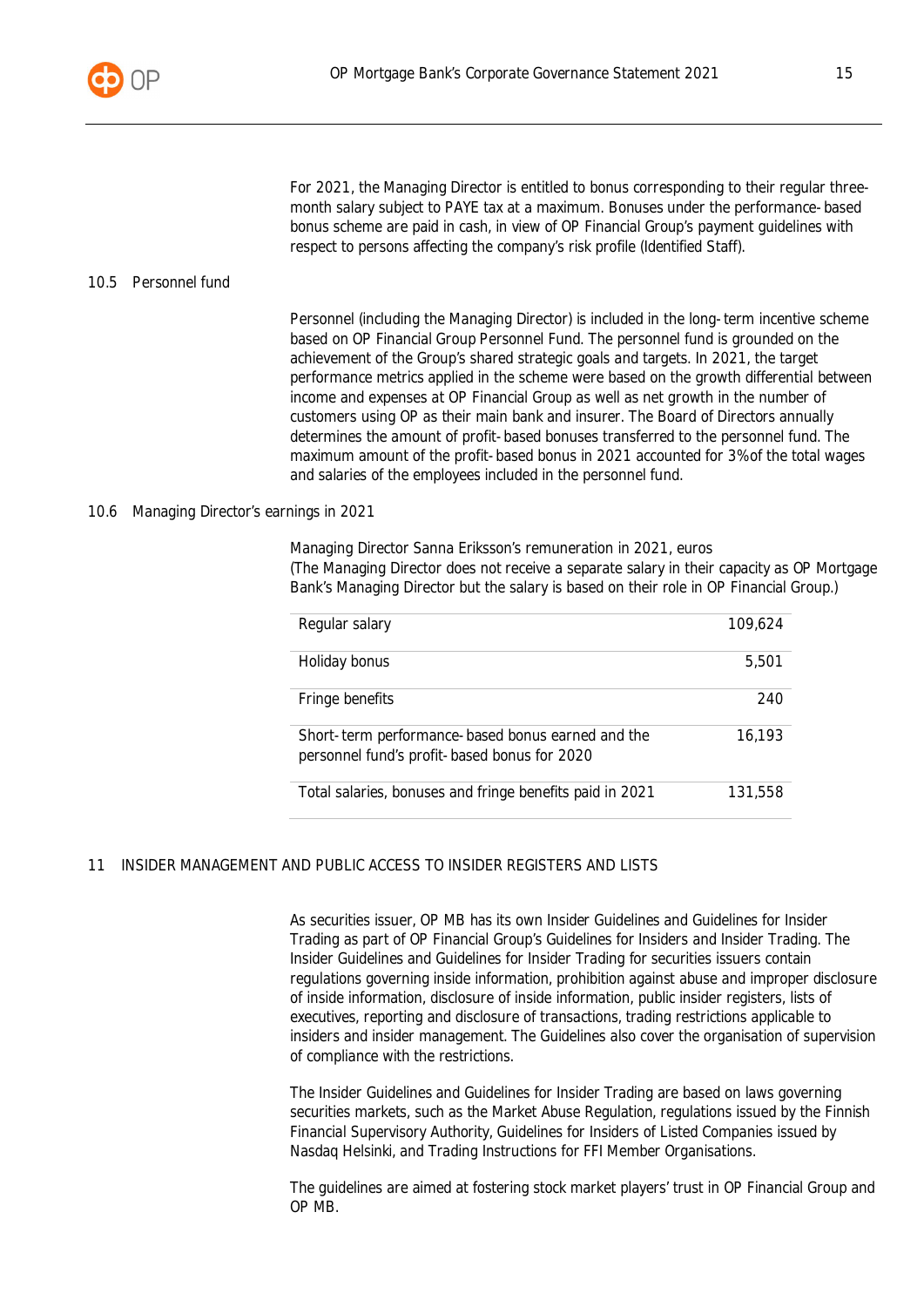

OP Legal Services maintains public insider registers of OP Financial Group entities, registers of relevant persons, lists of company-specific permanent insiders and lists of executives. Such maintenance is organised through the SIRE system maintained by Euroclear Finland Ltd and through OP Financial Group's SIPI system.

When necessary, OP MB maintains project-specific insider lists.

As a credit institution, OP MB's operations include participation in securities trades performed by clients or in other transactions related to securities. In connection with financing arrangements or as part of OP MB's other ordinary operations, OP MB and its executives and salaried employees may also receive inside information on client companies. For the abovementioned reasons, among other things, OP MB and its executives and salaried employees are subject to insider regulation as referred to in the applicable law.

Training in insider issues is available on a regular basis. Such training will particularly take place at times following changes in insider guidelines.

Anyone has the right to access the public register of insider holdings and receive extracts and copies of the information in the register against a charge. However, a natural person's personal ID code and address and the name of a natural person other than the insider are not publicly available. Information included in the list of executives or the list of projectspecific insiders is not publicly available, unlike that included in public insider registers. Extracts from and copies of the public register of insider holdings can be ordered from OP Legal Services, Legal Services for Wealth Management Private and SME Customers. Written requests for such information specifically describing the information should be submitted to:

OP Legal Services Legal Services for Wealth Management Private and SME Customers P.O. Box 1068 00013 OP

#### <span id="page-16-0"></span>12 PRINCIPLES FOR RELATED PARTY TRANSACTIONS

OP Financial Group observes regulations governing related party transactions as provided by the Act on Credit Institutions, the Limited Liability Companies Act and IAS 24 (including the decree of the Ministry of Finance on the financial statements and consolidated financial statements and the report by the board of directors, and the Accounting Ordinance).

OP Cooperative's Board of Directors has approved the principles for OP Financial Group related party lending and investments in the related party of a Group entity, which are observed by the following OP Financial Group entities: OP Corporate Bank plc, OP Mortgage Bank, OP Retail Customers plc, OP Asset Management Ltd and OP cooperative banks.

OP Mortgage Bank has defined related parties and related party transactions as stipulated in the Act on Credit Institutions as well as in the reference provision included in the decree of the Ministry of Finance and the Accounting Ordinance as required by IAS 24. Information on persons and entities included in related parties is registered in a separate register which contains the identification details of these persons and entities, as well as the reason for them being included in related parties. Related party transactions are recorded, and there is a defined decision-making procedure for related party lending and investments. In connection with the guidelines for related party lending and investments, OP Mortgage Bank's Board of Directors has confirmed the decision-making powers associated with such lending and investments. Related party lending and investments are approved either by the board of directors or by a separately defined decision-making body authorised by the board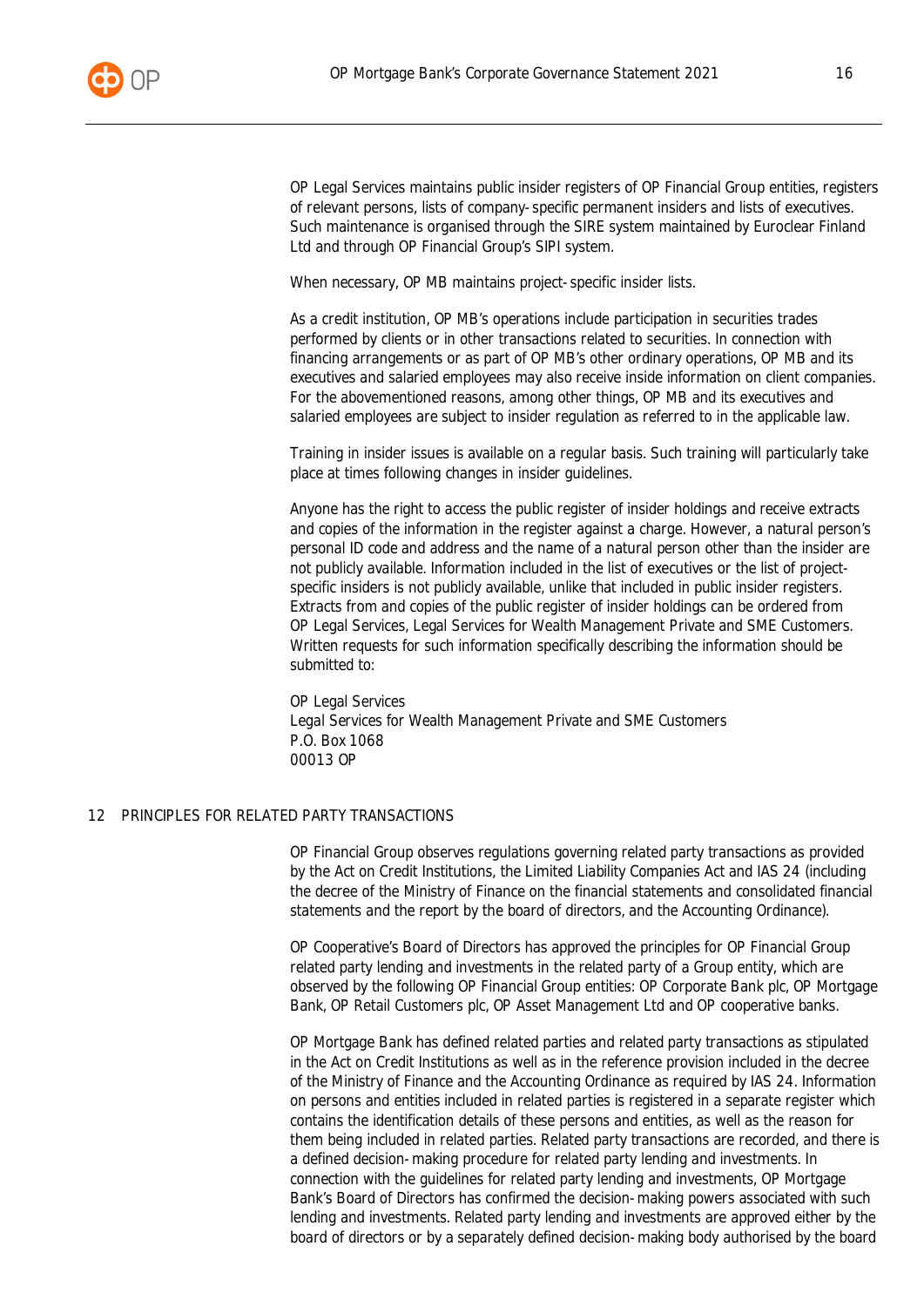

of directors. A board decision is always required if a related party loan or investment is not granted under normal loan terms.

Related party lending and investments are regularly reported to OP Mortgage Bank and regularly controlled as part of compliance supervision. Persons responsible for OP Mortgage Bank's compliance activities report any observations concerning related party lending and investments to the company's Board of Directors on an annual basis. In addition, any observations are reported to the central cooperative's Compliance organisation.

OP Financial Group entities report related party transactions in the notes to the accounts as specified in IAS 24.

#### <span id="page-17-0"></span>13 DISCLOSURE POLICY

OP MB pursues OP Financial Group's communications and disclosure policy.

OP Cooperative's subsidiaries OP Corporate Bank plc (OP Corporate Bank) and OP MB are in charge of OP Financial Group's funding from money and capital markets. Securities issued by OP Financial Group entities are traded on Euronext Dublin (issued as of 16 February 2018), London Stock Exchange (issued prior to 16 February 2018), or other stock exchanges, in addition to or in place of Nasdaq Helsinki. OP Corporate Bank has also issued unlisted bonds and/or certificates of deposit on the Finnish, UK and Japanese markets.

In their disclosure policy, OP Financial Group, OP Corporate Bank and OP MB comply with legislation, decrees and other binding regulations and the rules of Nasdaq Helsinki and, to the appropriate extent, those of other stock exchanges and the regulations and guidelines issued by the Finnish Financial Supervisory Authority and the European Securities and Markets Authority (ESMA). OP Financial Group's Communications takes into account not only the above but also the Corporate Governance Recommendations and the Code of Business Ethics.

OP Financial Group's Communications and Disclosure Policy applies to the disclosure principles and practices of bond issuers (OP Corporate Bank and OP MB) and OP Financial Group. The disclosure policy was adopted by OP Cooperative's Board of Directors on 26 October 2021 and by OP MB's Board of Directors on 27 October 2021.

The objective of the disclosure policy is to ensure that all market participants have sufficient and accurate information concerning OP Financial Group's matters that may materially affect the value of securities issued by OP Corporate Bank and OP MB. OP Financial Group decides the disclosure of information by assessing at Group level whether the matter or event in question materially affects OP Financial Group's or the issuer's capital adequacy and repayment capacity and, through this, the value of a security.

It is the duty of OP Cooperative to ensure that OP Corporate Bank and OP MB too disclose, distribute and make available information on matters covered by the disclosure obligation as prescribed by law. The subsidiaries report and publish their own interim reports, financial statements and reports by the board of directors. OP Cooperative discloses for and on behalf of its subsidiaries other information that falls under its disclosure obligation. Communication with regard to securities issued by OP Corporate Bank and OP MB is decided upon on a case-by-case basis with the issuer. Responsibility for the issuer's disclosure obligation rests with each issuer.

The disclosure policy describes the key principles and policies followed by OP Financial Group and issuers in their communication with capital market participants and other